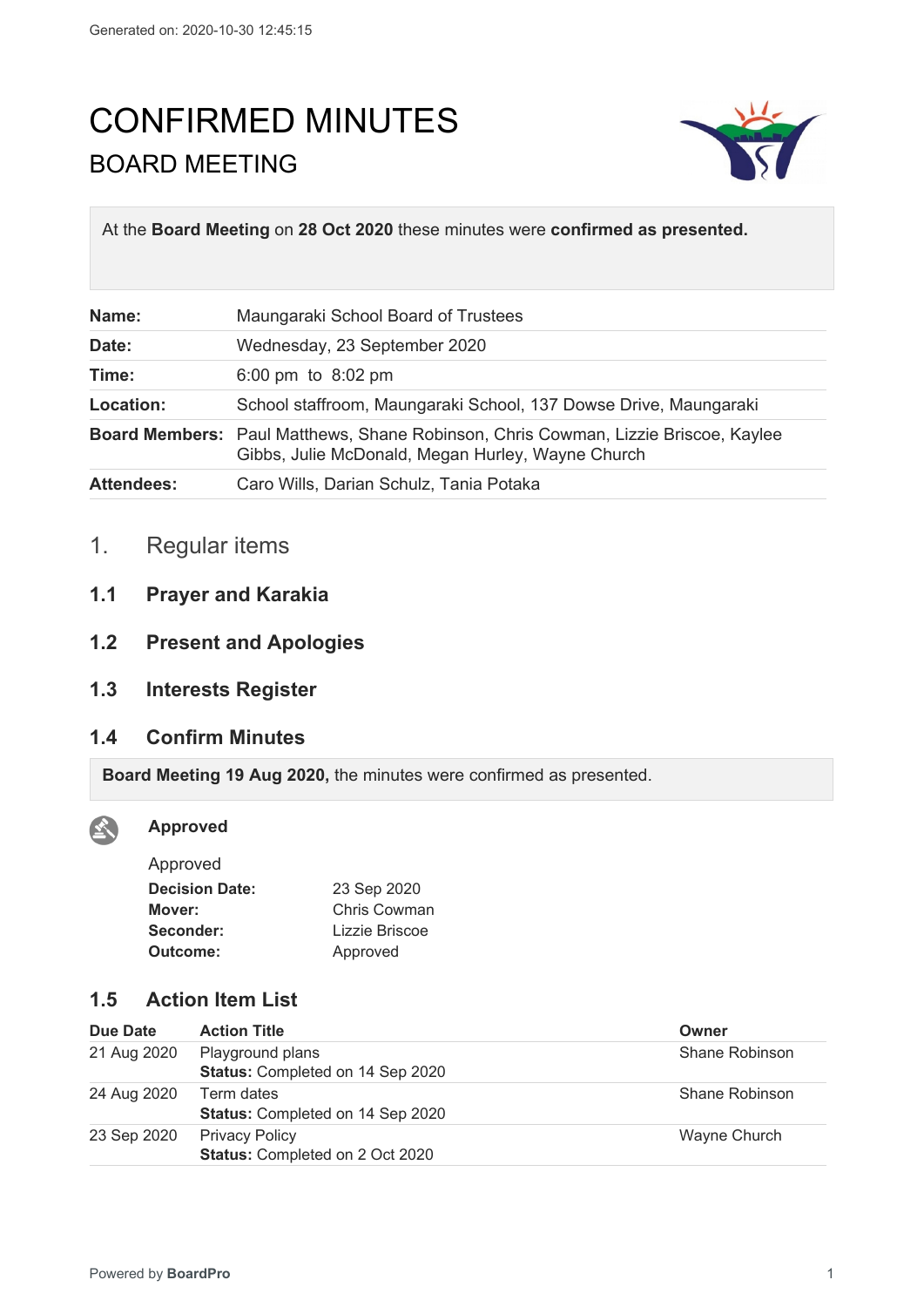# **1.6 Principal's Report**

Shane presented his Principal's report and highlighted the following:

- There have been strong gains in teacher development and teachers are open to learning. They are recording themselves teaching in the class and are then viewing this with Julie Roberts as a learning tool & developing practice
- Additional Covid funding of nearly \$10k received from the MOE from the Urgent Response Fund (URF). This will fund additional support for an identified group of students by using trained external providers which we have already seen benefits from.
- Discussed applying for additional funding from the URF for a trained counsellor to support the schools in our area. Also apply for more funding for Maungaraki School. Agreed to support these applications.
- Shane unable to complete his trip to Queenstown due to the airport being closed.
- Chris McC in room 15 until the end of the year.
- There have been issues with the Teacher Aide pay equity settlement with NZEI relaying incorrect information. The settlement covers increases to rates however not any funding for moving to higher grades.
- Confirmed installation of the pads on the sun shade poles.



#### **Strategic Aim 1**

Amend the wording in Strategic Aim 1 from 'Mindfulness' to 'Wellbeing' Check website for amendments to this document.

| Due Date: | 27 Oct 2020           |
|-----------|-----------------------|
| Owner:    | <b>Shane Robinson</b> |



#### **Addtional Covid Funding**

Raise 2 applications for additional Covid funding from the MOE Urgent Response Fund.

1 application for combined funding for the group of schools in our area to have a trained counsellor

1 application for Maungaraki school.

| <b>Due Date:</b> | 27 Oct 2020    |
|------------------|----------------|
| <b>Owner:</b>    | Shane Robinson |

 $\mathbf{X}$ 

#### **That the Principal's reported dated 23 September 2020 be accepted**

| Approved              |                |
|-----------------------|----------------|
| <b>Decision Date:</b> | 23 Sep 2020    |
| Mover:                | Julie McDonald |
| Seconder:             | Chris Cowman   |
| Outcome:              | Approved       |

# **1.7 Finance Report**

Shane presented the Finance report and highlighted the following:

- Additional details provided in a Year to date variance report to show the end of year impact and the additional impact of Covid on budget lines.
- Details of how the Activity Fee donation has been spent in each syndicate was put in the last newsletter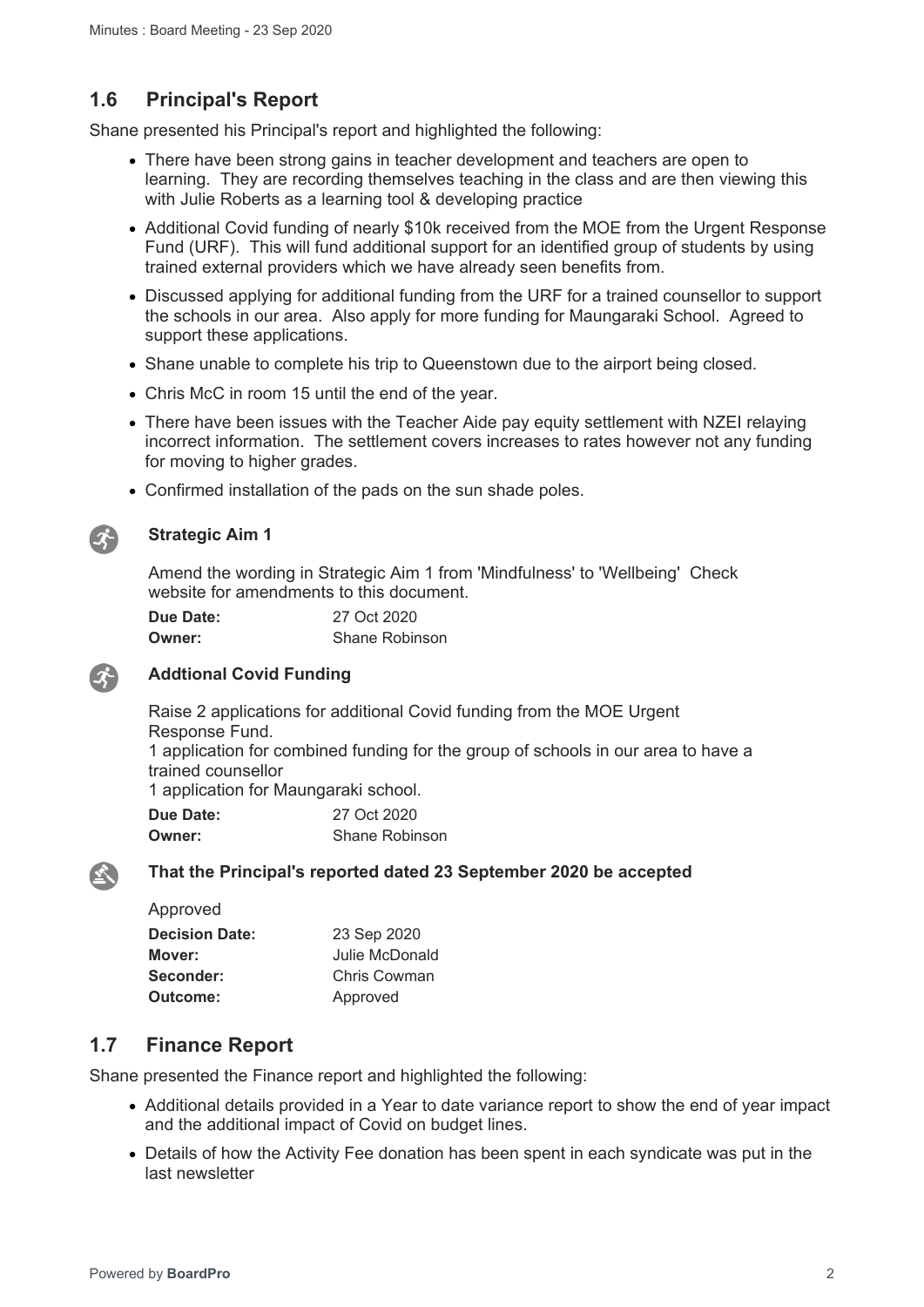- The first instalment received in August for the Teacher Aide Pay Equity settlement with two additional wash up settlements due in the October 2020 & April 2021 Operations grants.
- Additional funding for immediate Covid-19 costs to be received in the October 2020 Operations Grant to cover items such as sanitiser & extra cleaning cost



#### **That the Finance Report dated September 2020 be accepted**

| Approved              |                     |
|-----------------------|---------------------|
| <b>Decision Date:</b> | 23 Sep 2020         |
| Mover:                | <b>Wayne Church</b> |
| Seconder:             | Kaylee Gibbs        |
| Outcome:              | Approved            |

# **1.8 Property Update**

The Property report was discussed and Shane highlighted:

- Based on the structure for 2021 the school will be at full capacity from day 1 of the school year
- The proposed new Library block the design was accepted for costing by MOE, however has now been declined as the design was over budget. This is going back to the designer to see what can be trimmed. Alex from the MOE has advised the delay will mean nothing will be on site ready for use in 2021. Shane & Paul to discuss and meet with the MOE.
- Met with Property Manager on projects. These will be problematic due to space limitations.
- The Playground project is with Ashby's for sign-off following some small adjustments. Hoping for a install date in 2020.
- Flying fox on the bottom field put on hold
- New Entrant playground area next to room 8 is complete. Tim has worked hard to have this completed and did so on a small budget.
- The Bike track was supported & now MCA to approach the council for their support.



#### **Library Block delay impacts**

Arrange a meeting with the MOE to discuss the impacts of the Library block delay on the school.

| Due Date: | 16 Oct 2020           |
|-----------|-----------------------|
| Owner:    | <b>Shane Robinson</b> |

# **1.9 Policy**

Megan presented the Privacy Policy document that she had been working on with Wayne. This was considered by the previous Board and updated to reflect changes to the Privacy Act.

She highlighted:

- Anything that needs to be collected for the purpose of enrolment is mandatory, otherwise is optional to provide this information to the school.
- We have to allow an option to Opt out for non mandatory information
- Check that when you collect the information it is used for what it is collected for.

#### **That the Privacy Policy presented is approved**

Approved **Decision Date:** 23 Sep 2020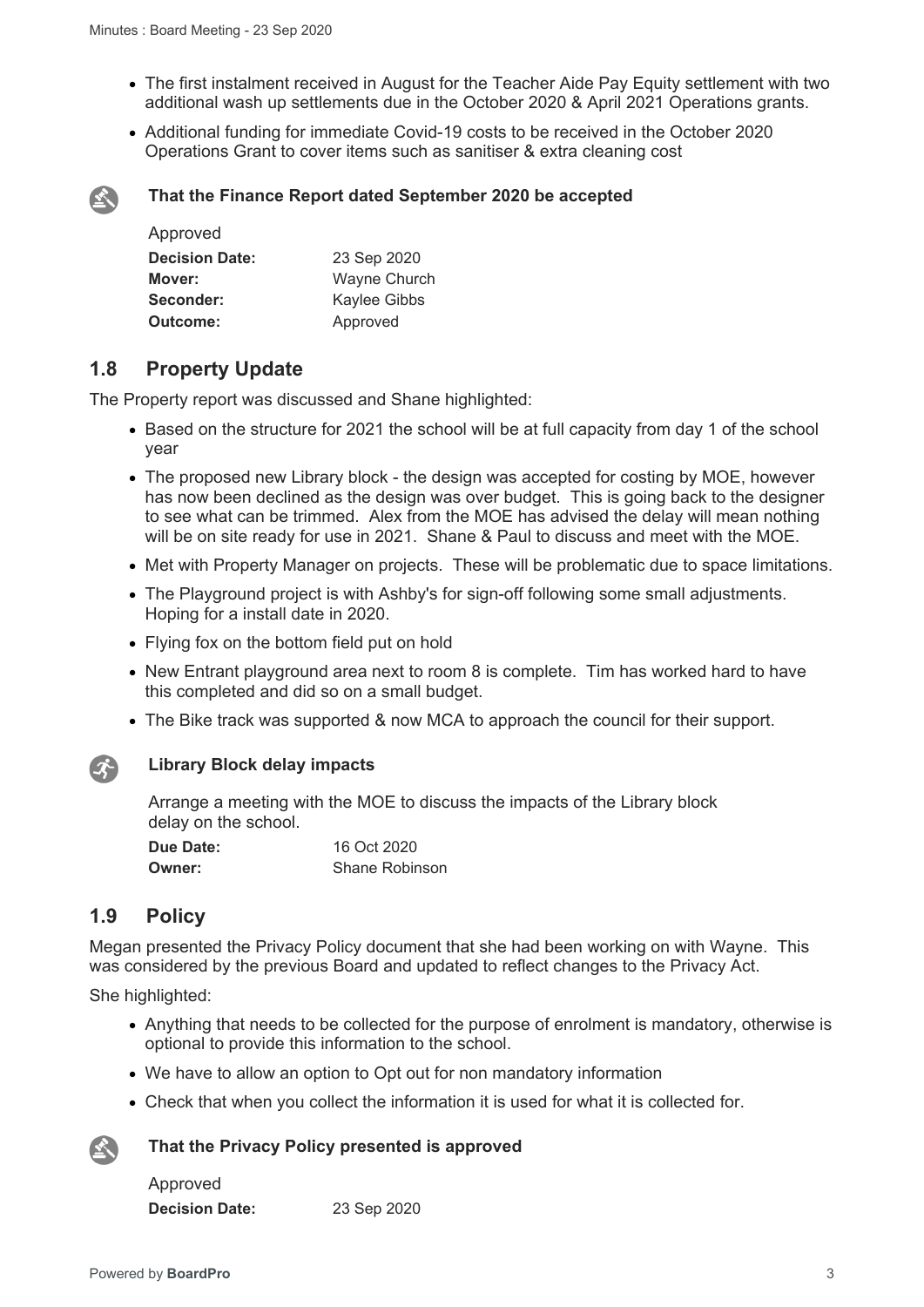| Mover:    | Shane Robinson |
|-----------|----------------|
| Seconder: | Julie McDonald |
| Outcome:  | Approved       |



#### **Privacy Policy - Update Website & Enrolment form**

Update the Privacy Policy on to the website. Update the enrolment form with the new Privacy policy **Due Date:** 27 Oct 2020 **Owner:** Shane Robinson

# 2. Strategic Discussion/Decision

#### **2.1 Review - Strategic Aims 3 & 4**

Caro presented Strategic Aims 3 & 4

- Now we are in level 1 we are looking forward to a normal assembly
- Term 4 there will be Syndicate based events happening, Ferns doing a mini production. Also Speech competition.
- Students are involved in the direction of their learning
- Enhancing the classroom environment
- The school can look at how the community can live the HEART values next term and seek feedback.

#### **2.2 Camp Proposal - Year 7 & 8**

#### $\sum_{i=1}^{n}$ **That the EOTC activity proposal is accepted**

Accepted the proposal for camp

| <b>Decision Date:</b> | 23 Sep 2020    |
|-----------------------|----------------|
| Mover:                | Julie McDonald |
| Seconder:             | Kaylee Gibbs   |
| Outcome:              | Approved       |



#### **Names to be removed from RAMS**

Remove any student names from the RAMS **Due Date:** 13 Oct 2020 **Owner:** Shane Robinson

# 3. External Updates

#### **3.1 Home & School Update**

- Family photos went well.
- Calendar art underway
- Term 4 selling of Juicies to recommence and Quiz coming up in November.

#### **3.2 MCA Update**

• Meeting held & the Mayor attended.